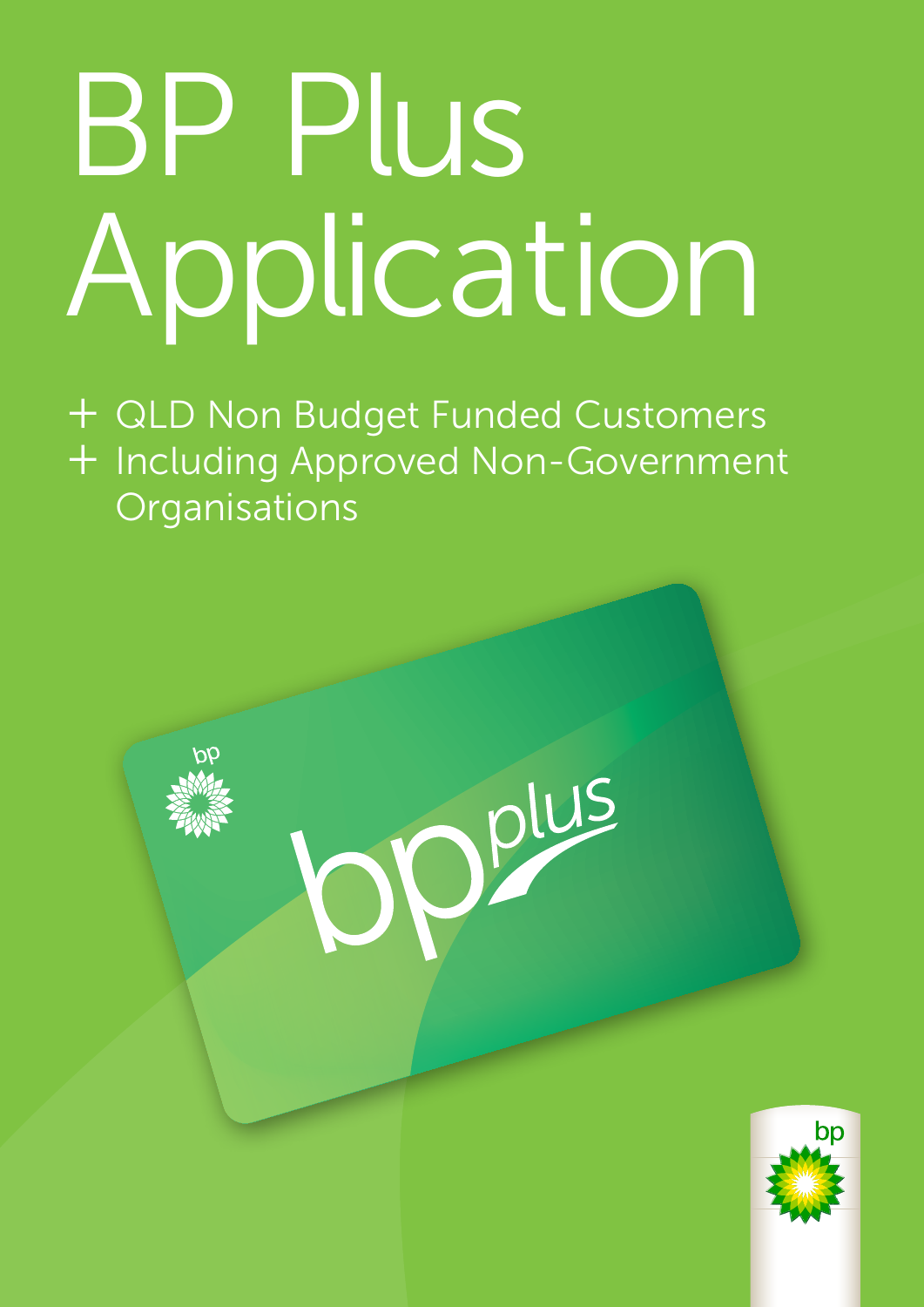## BP Plus Application

This Application is provided to you under Deed of Agreement entered into by BP Australia Pty Ltd and the NSW State Contracts Control Board for supply of card fuel and associated services (Agreement 370). Agreement 370 can be obtained from your government representative. The use of your BP Plus Fuel Card is governed by Agreement 370 and the BP Plus Fuel Card Terms and Conditions (which are also attached to this Application). In making this Application you agree to have read, understood and be bound by all the BP Plus Fuel Card Terms and Conditions and the terms and conditions in Agreement 370 that applies to You and pursuant to Agreement 370 will form a customer contract between You and BP.

Please note that any crossing out or amendment of the terms enclosed (including the use of white out) will result in the application being rejected.

## Account Details

| Type of Entity: (Please tick one) □ Company<br>Incorporated Entity<br>□ Unincorporated Entity<br>$\Box$ Other                 |
|-------------------------------------------------------------------------------------------------------------------------------|
| Legal Entity Name (The Customer):                                                                                             |
| ACN/ABN:                                                                                                                      |
| As Trustee for (if applicable):                                                                                               |
| Trading Name (must be registered to ABN provided):                                                                            |
| Contact Person:                                                                                                               |
| BP Plus Online Contact Person:                                                                                                |
| BP Plus Online Contact Person Email Address:                                                                                  |
| Parent Company Name (if applicable):                                                                                          |
| Street Address (must not be a PO Box):                                                                                        |
| Postcode:                                                                                                                     |
| Postal Address (if different from above):                                                                                     |
| Business Telephone Number: (                                                                                                  |
| Mobile Number:                                                                                                                |
| Facsimile Number:                                                                                                             |
| <b>Email Address:</b>                                                                                                         |
| Description of Main Business:                                                                                                 |
| Estimate of Annual Fuel Usage: \$<br>Litres:                                                                                  |
| Date Business Commenced:<br>$\prime$<br>$\sqrt{2}$                                                                            |
| 21 days from month end $\Box$ 7 days from month end<br>Payment Terms: (Please tick one)<br>Weekly invoice with 7 days payment |
| <b>Accounts payable Contact</b><br>Name                                                                                       |
| Telephone Number: (<br>$\mathcal{L}$                                                                                          |
| Email Address:                                                                                                                |
| Official Use Only_<br>Credit Record ID Number                                                                                 |

domers Including Approved Non-Government Organisations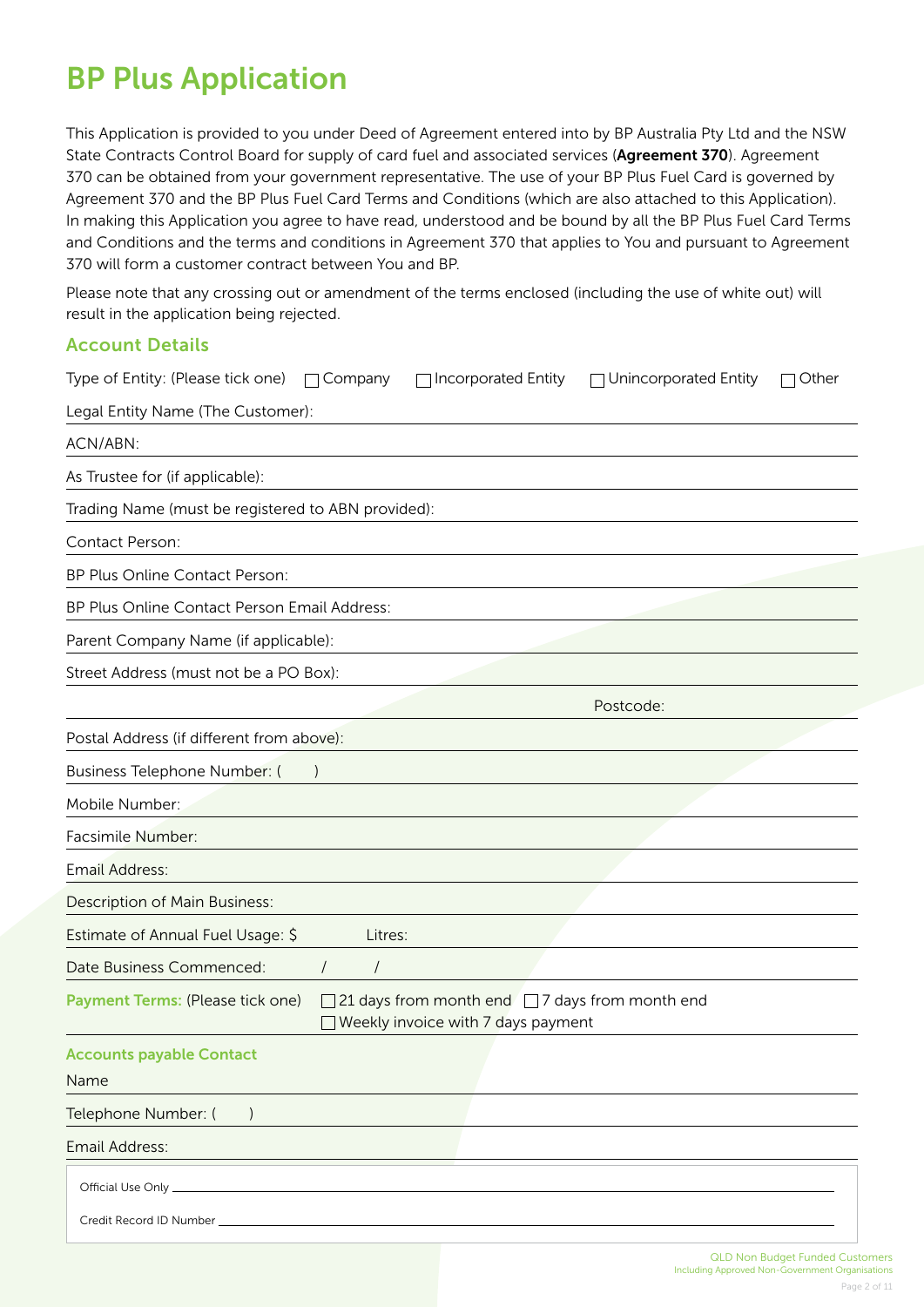## BP Direct Debit Request Form

For those agencies that do not wish utilise the Direct Debit function, payments of full statement amount must be made by the due date into the following account:

ANZ BSB: 014 252 Account Number: 775 330 806

Request For Debiting Amounts To Accounts By The Direct Debit System

Date / /

## Insert name and address of Financial Institution at which your account is held

### Insert your name in full

I/We

(Surname, Company name or Business name) (Given names, ABN number)

request you, until further notice in writing, debit my/our account described in the schedule below, any amounts which BP AUSTRALIA PTY LTD ABN 53 004 085 616

("the User"). User ID number 658 may debit or charge me/us through the Direct Debit System.

I/We understand and acknowledge that:

- 1. This direct debit arrangement is governed by the terms and conditions of the BP Direct Debit Client Service Agreement received by me/us and I/we have read and understood those terms and conditions.
- 2. The User may in its absolute discretion at any time by notice in writing to me/us, terminate this request as to future debits.
- 3. The User may by prior arrangement and advice to me/us, vary the amount or frequency of future debits

## Customer Signature(s) (If joint account all signatures may be required):

| Customer's Address:                             |                                                                                                                                                                                   |
|-------------------------------------------------|-----------------------------------------------------------------------------------------------------------------------------------------------------------------------------------|
| <b>Name Of Bank Account</b>                     |                                                                                                                                                                                   |
| Insert name of account which is to be debited*: |                                                                                                                                                                                   |
| <b>BSB Number</b>                               | <b>Account Number</b>                                                                                                                                                             |
|                                                 |                                                                                                                                                                                   |
| Institution.                                    | Note: Direct Debiting is not available on the full range of accounts. If in doubt please refer to your Financial<br>* Bank account only - payment can not be made by credit card. |
| Official Use Only _                             |                                                                                                                                                                                   |
| Reference No                                    |                                                                                                                                                                                   |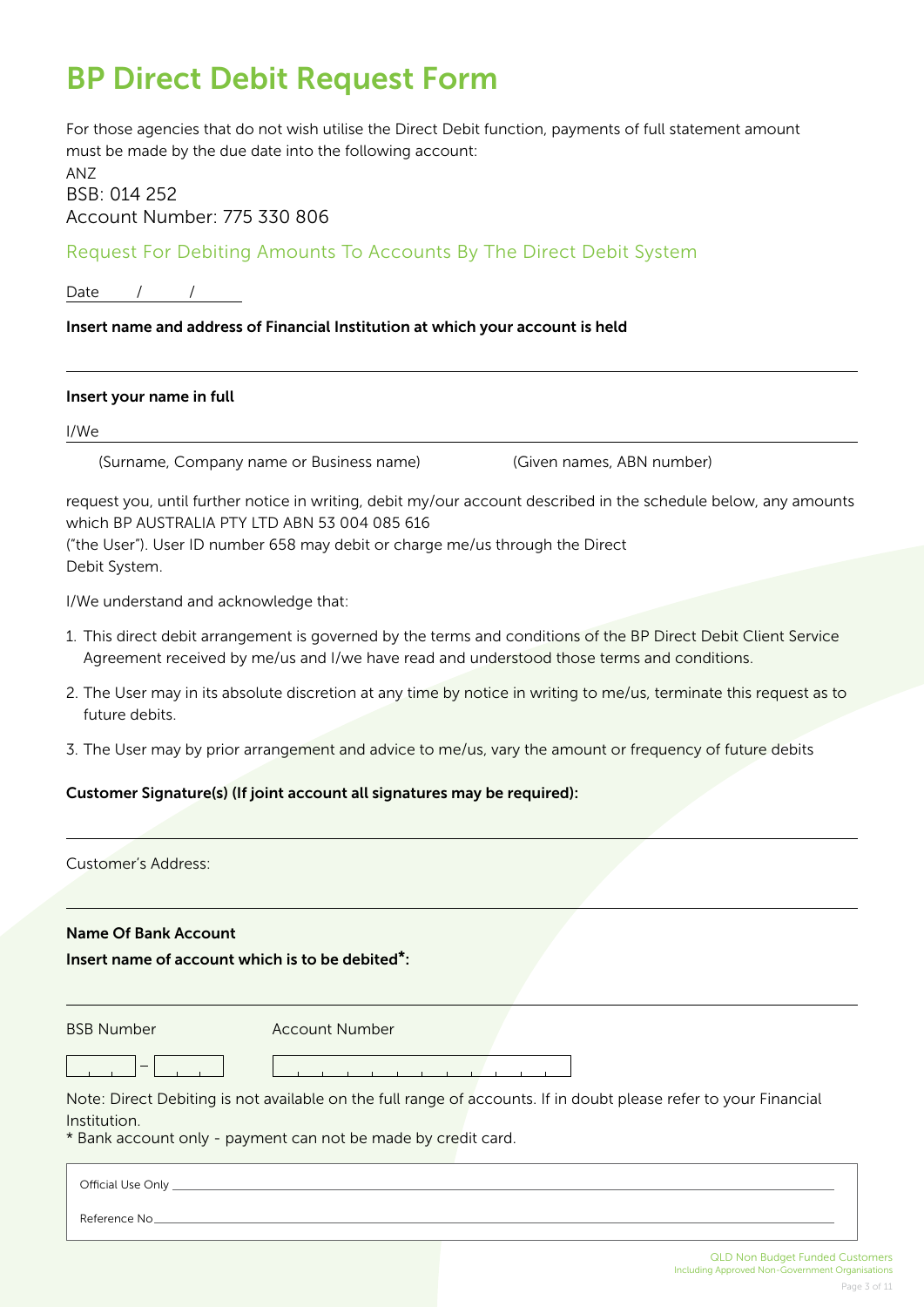## Acceptance of Terms and Conditions & Privacy Act Declaration

Please note that this section must be completed and signed prior to the application being considered for approval.

## Terms & Conditions

I/We agree that on the making of this Application, I/We agree to be bound by the BP Plus Fuel Card Terms and Conditions attached hereto and the terms and conditions appearing in Agreement 370. For additional copies of the BP Plus Fuel Card Terms and Conditions, contact BP's dedicated Government Support on 1800 337 505 or email bpgovernment@bp.com. For copies of Agreement 370 please contact your Government representative. I/We have read and understood the BP Plus Fuel Card Terms and Conditions and terms and conditions of Agreement 370, and agree that subject to BP's acceptance of this application, those conditions will apply and constitute a contract between You and BP. BP reserves the right to accept or reject the application in its absolute discretion.

I/We declare that the information provided on, or pursuant to, this application is true and correct in every particular and it is upon this basis that BP is to determine whether or not to grant this application.

I/We being the person(s) named as the Customer or where the Customer is a corporation, being the directors of the Customer as specified in this application authorise BP to make any enquires (including obtaining a credit report) concerning my/our credit worthiness or as to the accuracy of the information provided in this application and consent to any credit report concerning me/us being made available to BP for the purpose of assessing this application for credit and/or my/our acceptability as a guarantor and authorise BP to exchange or disclose any information concerning my/our credit worthiness or this application from or to any person or source and acknowledge that all or some of the information may be disclosed to a credit reporting agency within the meaning of the Privacy Act 1988 as amended. I/We further authorise BP to make any additional periodic checks that it sees fit to continue its assessment.

You also confirm that any telephone contact numbers you have given us are business related telephone numbers and that you consent to BP using these telephone numbers to contact you.

| 1. Name:                 | Job Title: |  |  |  |  |  |  |
|--------------------------|------------|--|--|--|--|--|--|
| <b>Business Address:</b> |            |  |  |  |  |  |  |
| Signature:               | Date:      |  |  |  |  |  |  |

#### BP is committed to protecting your privacy.

#### 1. Information about our Organisation & Web site.

BP respects your privacy and is committed to protecting it. We provide this Privacy Statement to inform you of our Privacy Policy and practices and of the choices you can make about the way your information is collected online or by telephone and how that information is used. The courts of the State of Victoria, Australia shall have exclusive jurisdiction over any dispute arising out of your use of the web site or our telephone system. Unauthorised access of this web site and associated software is unlawful and may result in legal proceedings

Our privacy policy is compliant with the Privacy Act 1988 (as amended). Privacy legislation is subject to revision and we strongly suggest that you regularly check our privacy statement.

#### 2. Data automatically collected.

We log visitor's domain and IP address automatically; this information does not identify you as an individual, but only the computer that is being used to view the site. This data is used to see where the site is being used in the world to ensure coverage, and for click stream analysis to help better understand site usage, so that we can improve our service to you. We do not link information automatically logged with personal data about specific individuals.

Within the bounds of law, we may monitor electronic (including telephonic) communications through our internal and external networks to ensure compliance with laws and internal policies and for legitimate business purposes.

#### 3. Cookies.

Cookies are small pieces of information that are stored on your computer by the server maintaining and operating the Site. They do not compromise your privacy or security as they store a randomly generated identifying tag on your computer. We save cookies on to your computer to enable our site to personalise your future visits. The information helps speed up navigation to help you find the information you are looking for. We use "session cookies" and "persistent cookies", which are described below.

Persistent cookies are used to help us develop the web site by measuring use. They identify pages accessed and provide personalised features. Session cookies are used for security reasons. These cookies allow you to be recognised once you have signed in and provide you with your confidential account information. They measure your time spent in a secure page, so that if inactive for a certain period the page will time out for your protection. The cookies can also remember data across different pages you use.

#### 4. Data collection and use.

When you request information through this site or by telephone, we may need to know some personal information about you. When emailing us, registering for recruitment, subscribing for free news or information we need your email address, name and other limited personal identifiers. If you chose to purchase, goods, products or services, we will require some additional limited financial details. Your personal data will be processed to provide information, goods, products and services you request in the form that you require.

BP may release information about you:

- where there is a duty to the public to disclose that information, we are required by law or the interests of BP require disclosure.

- to third parties who run the delivery service on our behalf. We are obliged to ensure that your data is used only in a manner necessary to provide this service.

BP will not sell or disclose your information to any individual or entity outside BP group companies or approved business partners without your permission.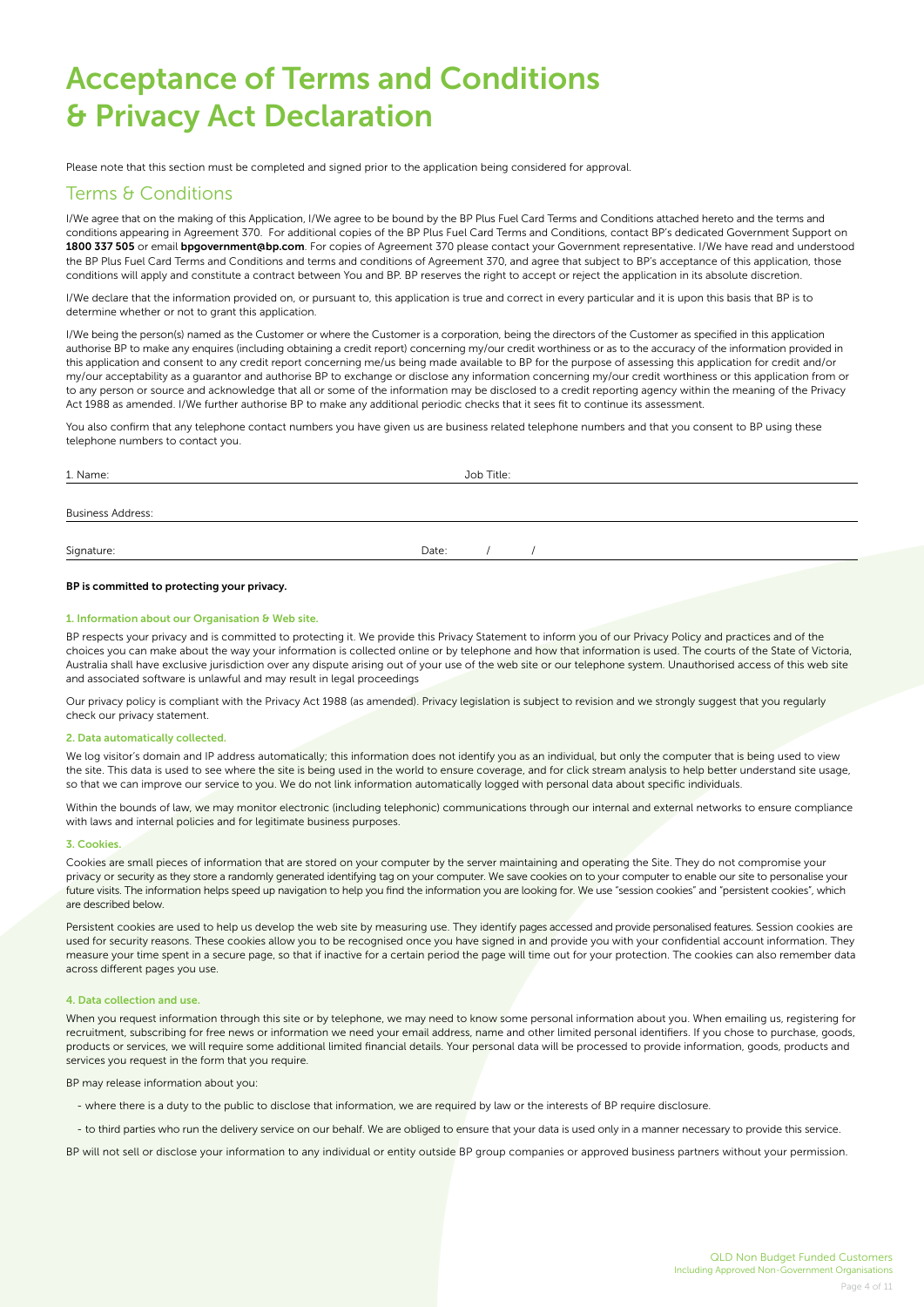# Acceptance of Terms and Conditions & Privacy Act Declaration...continued

Since BP operates globally, the information you submit may be transferred outside of Australia. This and all other transmissions will remain secure and under our sole control. By clicking the 'submit' button where you purchase products on your account, or by continuing with a telephone enquiry after you have been advised that the call may be monitored, you consent to such a transfer or monitoring.

We may use your email address to advise you of upgrades or changes to these services or to send communications regarding your account or BP information which you have requested.

If we look to use your personal data for a new purpose, beyond what it was originally provided for, we will ask for your consent.

#### 5. Access and Visitor choice.

You may unsubscribe or opt-out of services and withdraw consent to use your information at any time by contacting BP Customer Service Centre on 1800 337 505, or use the 'contact us' button on this web site. Please note that withdrawing your consent may result in your limited ability to use the site or receive information by telephone.

#### 6. Security.

We have implemented security policies, rules and technical measures to protect the personal data that we have under our control that complies fully with Privacy Act 1988 (as amended). The security measures are designed to prevent unauthorised access, improper use or disclosure, unauthorised modification & unlawful destruction or accidental loss.

Declaration I/We declare that the credit to be provided to me by the BP Card is to be applied wholly or predominantly for business or investment purposes (or for both purposes).

Important You should not sign this declaration unless this credit agreement is wholly or predominantly for business or investment purposes. By signing this declaration you may lose your protection under the Consumer Credit Code.

#### Signed by Me/Us:

on the date of this document:  $/$  /

If you require additional signature space please photocopy and attach.

 $\Box$  I/we do not wish to receive any promotional material from BP.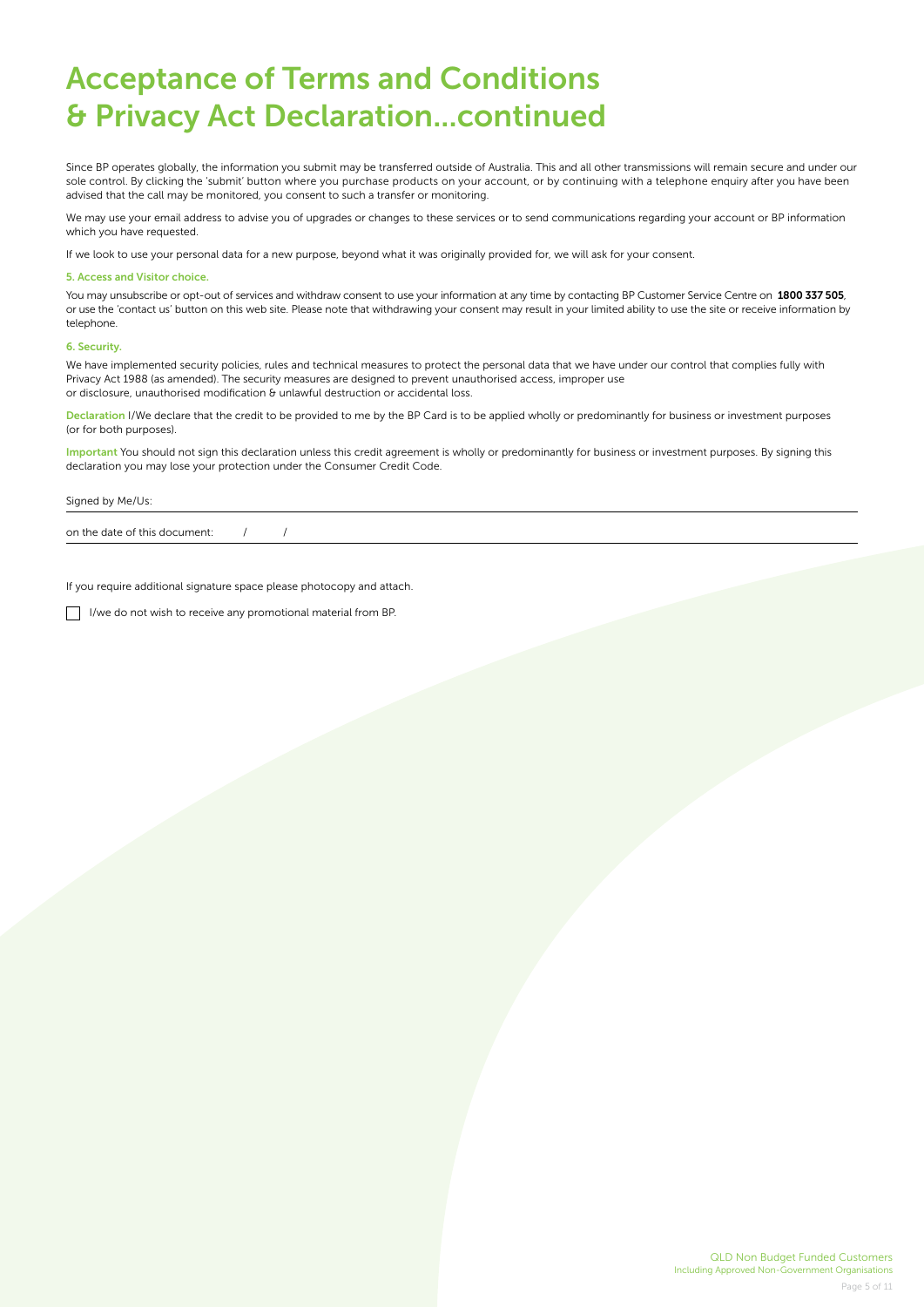# BP Plus Terms and Conditions

#### Important notice: This is a personal guarantee and will affect your personal rights.

This Guarantee and Indemnity makes me/us liable for all monies owing by the Customer to BP under any agreement between themselves or with other persons. BP recommends to me/us that I/we seek independent financial and legal advice before signing this Guarantee and Indemnity. I/we acknowledge that I/we fully understand and accept the terms and conditions of this Guarantee and Indemnity.

Subject to BP accepting the application by the Customer, at our request, I/We the person/s referred to as the Director/s (and where more than one, jointly and severally) (each a "Guarantor") agree as follows:

- 1. The Guarantors unconditionally and irrevocably guarantee to BP: (a) punctual payment of all sums of money, interest and damages now or in the future owing, (actually or contingently), by the Customer to BP.
- (b) punctual performance and observance of all of the Customers obligations to BP, including obligations arising under the Terms and Conditions, in particular but without limitation, clauses 12, 13, 14 and 19 of the Terms & Conditions; (together the "Guaranteed Obligations").

2. The Guarantors irrevocably indemnify BP against all liability, damage, loss andexpense which it incurs now or in the future because the Applicant does not meet its Guaranteed Obligations.

3. This document is a continuing guarantee for the whole of the Guaranteed Obligations, and the Guarantors' obligations (as guarantor, indemnifier or otherwise) and BP's rights will not be affected in whole or in part by anything which might abrogate, prejudice or limit them or the effectiveness of this Guarantee and Indemnity, including without limitation, any of the following:

(a) any release, termination, variation, or assignment of the Guaranteed Obligations;

- (b) the Terms and Conditions being void, voidable or otherwise unenforceable by BP in accordance with its terms or BP being stopped from receiving theperformance and observance of the Guaranteed Obligations from the Applicant;
- (c) the granting of any forbearance, time or other indulgence to or the making of any composition, comprise or arrangement with or the discharge or release of any Guarantor or the Applicant;
- (d) the failure by any director of the Applicant or any other person intended to be a guarantor to sign or otherwise become bound by this Guarantee and Indemnity;
- (e) the death, administration or mental illness of any Guarantor;
- (f) the fact that no demand for the performance or observance of the Guaranteed Obligations has been made on a Guarantor or the Applicant;
- (g) any act or omission of BP which prejudices a Guarantor.

4. The Guarantors' obligations under this Guarantee and Indemnity are primary obligations. BP is not obliged to proceed against or enforce any other security or any other right against the Applicant or demand payment from the Applicant before it is entitled to enforce the Guaranteed Obligations.

**5.** This Guarantee and Indemnity shall not apply in respect of any obligations of the Applicant under any regulated credit contract within the meaning of the Uniform Consumer Credit Code or any Act of any State or Territory of Australia which corresponds thereto. This Guarantee and Indemnity shall be limited in respect of every sale or lease to which Part IV of the Goods Act 1958 (Victoria) or the corresponding provisions of any applicable Act in any State or Territory of Australia apply and in respect of which the Applicant is the buyer or lessee so that the liability of the Guarantors in relation to the performance of those obligations does not include liability in respect of that sale or lease in excess of the amount

for which the Applicant is liable by reason of the breach of that sale or lease and the reasonable costs of and incidental to enforcing this Guarantee and Indemnity.

6. The Guarantors will indemnify BP and pay to BP on demand any and all expenses incurred by BP in relation to any enforcement of this deed or the Terms and Conditions, or the exercise, preservation or consideration of any rights, powers or remedies under this deed or the Terms and Conditions and including in each case, legal costs and expenses on a full indemnity basis and the costs of any agents or contractors acting on BP's behalf in respect of any recovery or attempted recovery of an amount due by me/us or the Applicant to BP.

7. A certificate by BP relating to this Guarantee and Indemnity is, in the absence of manifest error, conclusive evidence against the Guarantors of the matters certified.

8. Any demand or notice under this Guarantee and Indemnity may be signed by BP or on behalf of BP by an attorney, director, secretary, manager orofficer of BP or BP's solicitors and without prejudice to any other lawful mode of service, may be served by delivering it to a Guarantor at the address set out in this Guarantee and Indemnity or by posting it to that address or the Guarantor's residence or place of business last known to BP. If posted, a notice or demand will be deemed to have been served on the day following the date of posting, but the making of a demand shall not be a condition precedent to the Guarantors' liability under this Guarantee and Indemnity.

9. If a Guarantor resigns as a director of the Applicant, that Guarantor must deliver to BP a copy of the relevant notice filed with the Australian Securities and Investments Commission. The Guarantor shall remain a guarantor unless BP in its absolute discretion elects to release that Guarantor from any future liability under this Guarantee and Indemnity.

10. No Guarantor will be entitled to set off any amount due from BP to the Applicant in diminution of the Guaranteed Obligations.

11. Each Guarantor acknowledges that they have been given the opportunity by BP to seek independent legal and commercial advice prior to executing this Guarantee and Indemnity.

12. If payment of any amount owing by me/us to BP is not made by the due date, I/we agree to pay on demand simple interest on the amount due at a rate equal to the rate prescribed as at the due date under the Penalty Interest Rates Act 1984 (Victoria) calculated daily by BP on the principal amount due, payable from the due date.

13. This deed shall be governed by and interpreted in accordance with the laws of Victoria. I/We irrevocably submit to the jurisdiction of the Courts of Victoria and waive any objection to such venue and any claim that an action has been brought in an inconvenient forum.

14. If GST is imposed on any supply made under or in accordance with this deed, I/we will pay to BP an amount equal to the GST payable on or for the taxable supply, subject to me/us receiving (if required by law) a valid tax invoice in respect of the supply at or before the time of payment. Payment of this amount must be made at the same time as payment for the taxable supply is required to be made in accordance with this deed.

#### EXECUTED by the Guarantors as a deed

If there are more directors, please photocopy this deed, obtain additional signatures and attach to the application. Important Notice: this will affect your personal rights. Please note that a Director cannot witness another directors signature.

| <b>Signed Sealed Delivered</b> | <b>Signed Sealed Delivered</b> |  |  |  |  |  |  |
|--------------------------------|--------------------------------|--|--|--|--|--|--|
| Signature of Guarantor:        | Signature of Guarantor:        |  |  |  |  |  |  |
| Date:                          | Date:                          |  |  |  |  |  |  |
| Print Name of Guarantor:       | Print Name of Guarantor:       |  |  |  |  |  |  |
| Print Address of Guarantor:    | Print Address of Guarantor:    |  |  |  |  |  |  |
|                                |                                |  |  |  |  |  |  |
| Signature of Witness:          | Signature of Witness:          |  |  |  |  |  |  |
| Date:                          | Date:                          |  |  |  |  |  |  |
| Print Name of Witness:         | Print Name of Witness:         |  |  |  |  |  |  |
| Print Address of Witness:      | Print Address of Witness:      |  |  |  |  |  |  |
|                                |                                |  |  |  |  |  |  |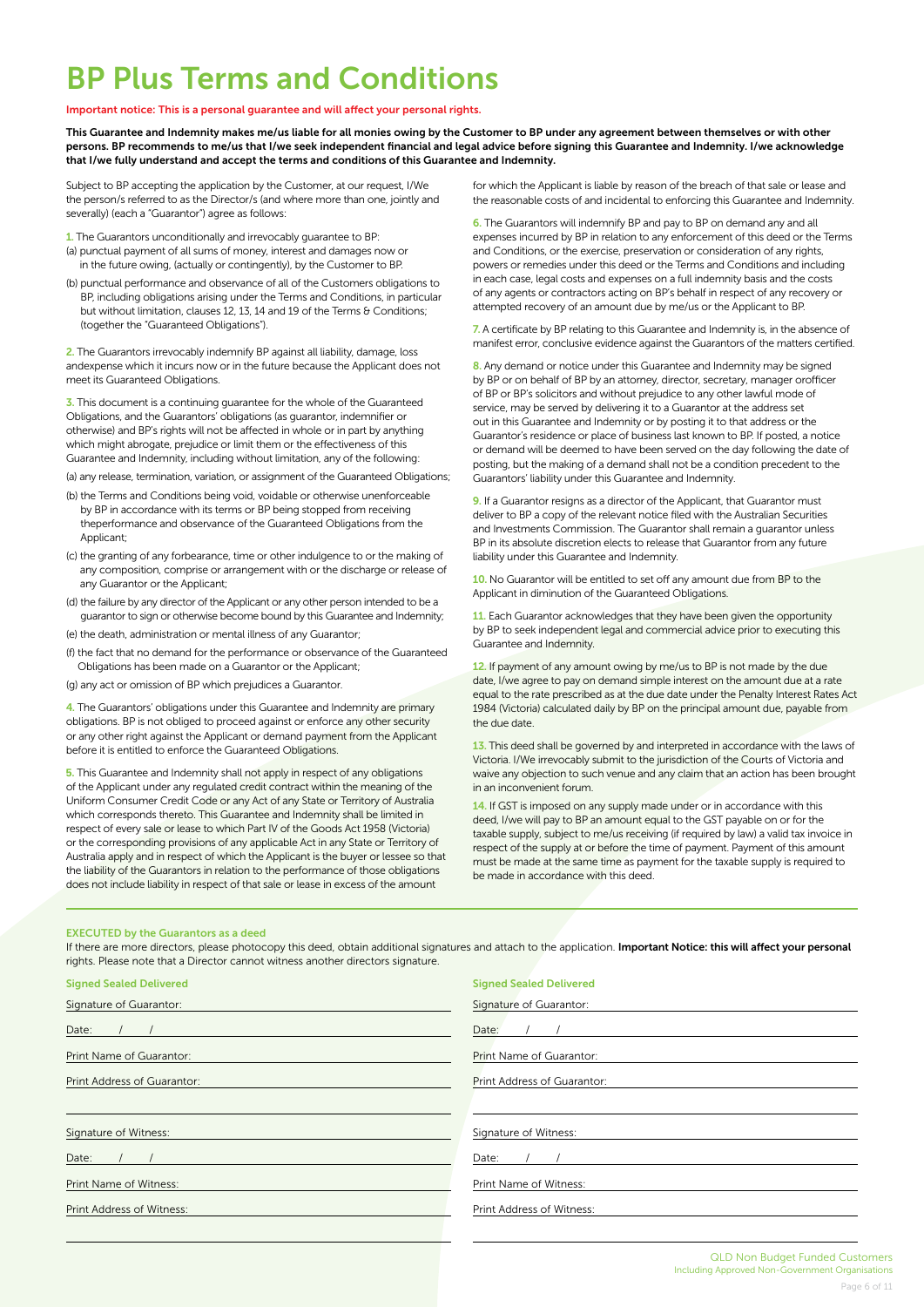## BP Plus Card Order Form

Company name to appear on the card (max. 25 characters)

 $\sim 10^{-1}$ 

Card Delivery Point (if different from account address):

Contact Name: Company Name:

Address: Postcode:

| <b>Card Details</b>                                                                                    | <b>Cost Centre</b>                                                     | References/<br><b>Domestic No</b>                                                 | <b>Purchase Options</b>                |                                                     |          |          |                     |        |     |                                  |                             | <b>Security</b><br><b>Options</b> |      |       |            |                                                |           |
|--------------------------------------------------------------------------------------------------------|------------------------------------------------------------------------|-----------------------------------------------------------------------------------|----------------------------------------|-----------------------------------------------------|----------|----------|---------------------|--------|-----|----------------------------------|-----------------------------|-----------------------------------|------|-------|------------|------------------------------------------------|-----------|
| Driver Name or<br>Vehicle colour, model, body type<br>and vehicle registration<br>(max. 20 characters) | Optional<br>(max. 10 characters)<br>Appears on Fleet<br>Control Report | Optional<br>(max. 8 characters)<br>Appears on Card<br>and Fleet Control<br>Report | $\sigma$<br>All Products &<br>Services | Only<br>$\overline{\overline{O}}$<br>P<br>All Fuels | Unleaded | Ultimate | Unleaded<br>Premium | Diesel | LPG | Repairs<br>$\theta$<br>Service & | Tyres, Batteries &<br>Parts | Carwash                           | Shop | Diner | Odometer   | $\mathop{\cong}\limits_{\mathop{\mathsf{PL}}}$ | Signature |
| e.g. Red Falcon Sedan 845 ATG                                                                          | <b>QLD Sales</b>                                                       | 95715AB                                                                           | $\sqrt{2}$                             |                                                     |          |          |                     |        |     |                                  |                             |                                   |      |       |            |                                                |           |
| 1                                                                                                      |                                                                        |                                                                                   |                                        |                                                     |          |          |                     |        |     |                                  |                             |                                   |      |       |            |                                                |           |
| $\overline{c}$                                                                                         |                                                                        |                                                                                   |                                        |                                                     |          |          |                     |        |     |                                  |                             |                                   |      |       |            |                                                |           |
| 3                                                                                                      |                                                                        |                                                                                   |                                        |                                                     |          |          |                     |        |     |                                  |                             |                                   |      |       |            |                                                |           |
| 4                                                                                                      |                                                                        |                                                                                   |                                        |                                                     |          |          |                     |        |     |                                  |                             |                                   |      |       |            |                                                |           |
| 5                                                                                                      |                                                                        |                                                                                   |                                        |                                                     |          |          |                     |        |     |                                  |                             |                                   |      |       |            |                                                |           |
| 6                                                                                                      |                                                                        |                                                                                   |                                        |                                                     |          |          |                     |        |     |                                  |                             |                                   |      |       |            |                                                |           |
| 7                                                                                                      |                                                                        |                                                                                   |                                        |                                                     |          |          |                     |        |     |                                  |                             |                                   |      |       |            |                                                |           |
| 8                                                                                                      |                                                                        |                                                                                   |                                        |                                                     |          |          |                     |        |     |                                  |                             |                                   |      |       |            |                                                |           |
| 9                                                                                                      |                                                                        |                                                                                   |                                        |                                                     |          |          |                     |        |     |                                  |                             |                                   |      |       |            |                                                |           |
| 10<br>$\overline{ }$                                                                                   |                                                                        |                                                                                   |                                        |                                                     |          |          |                     |        |     |                                  |                             |                                   |      |       | $\sqrt{2}$ |                                                |           |

If you require more than 10 cards, please request a copy of the bulk order form from your Sales Manager or find out more here: www.bp.com.au/BPPluscardbulk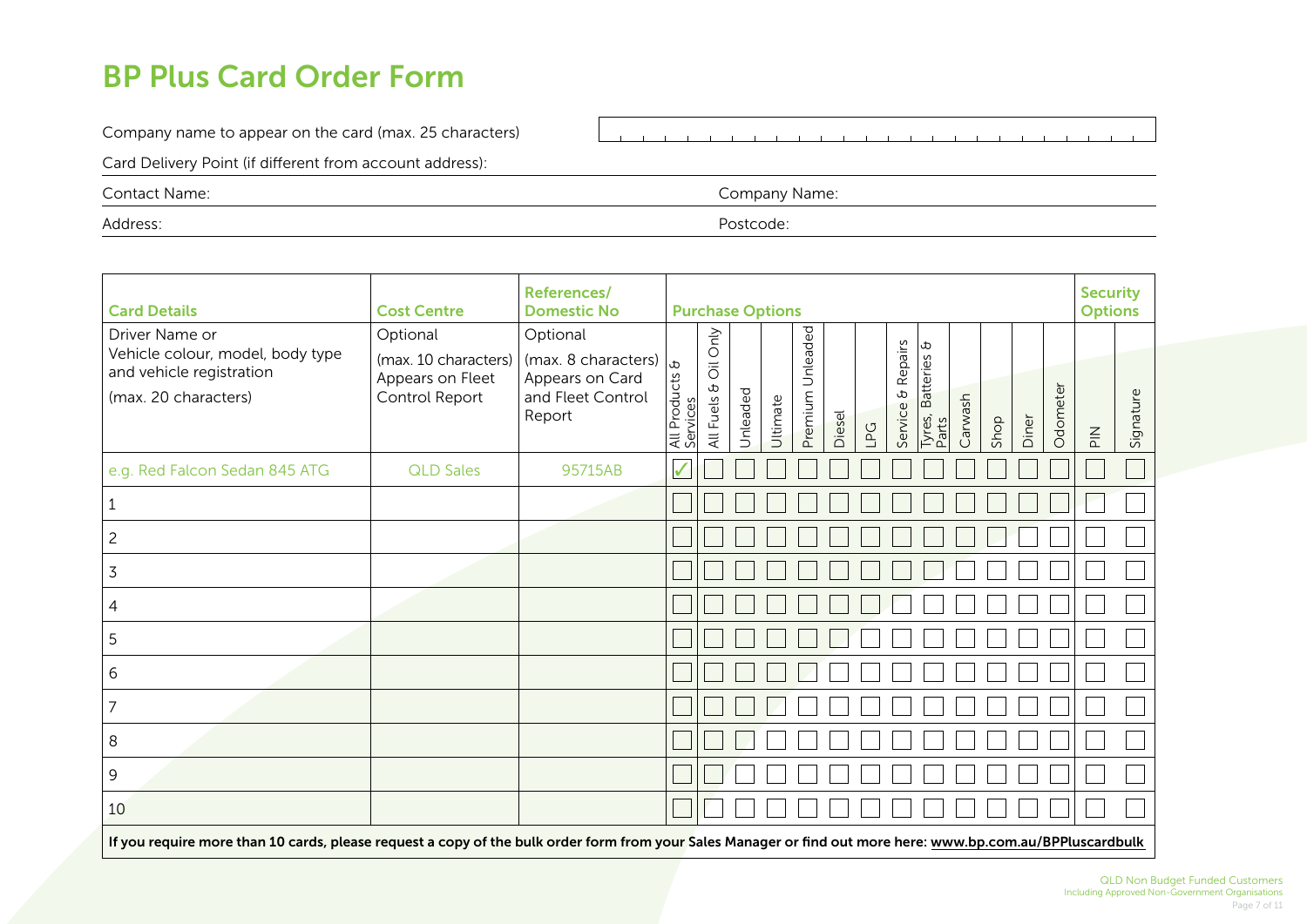# BP Plus Terms and Conditions

#### 1. Terms and Conditions Binding.

By applying for or first using the BP Plus Card, the Customer acknowledges acceptance of these terms and conditions and ensures their observance by the Customer and Authorised Users until all the Customer's BP Plus Cards expire, are cancelled or otherwise cease to be valid. The Customer acknowledges that, in the event of such expiry, cancellation or invalidity, it continues to be bound by all obligations and liabilities incurred by it before such expiry, cancellation or invalidity.

#### 2. Definitions.

Unless the context requires otherwise:

Agreement means these terms and conditions and any new or varied terms and conditions notified to the Customer by BP from time to time and includes the relevant terms and conditions contained in the Agreement between the State Contracts Control Board and BP dated (Head Agreement)

Application means the application form which is to be filled in by the Customer and returned to BP.

Authorised User means persons authorised by the Customer to use the Customer's BP Plus Cards and is deemed to be the agent of the Customer.

BP means BP Australia Pty Ltd ABN 53 004 085 616 of 717 Bourke Street, Docklands, Vic, 3008.

BP Plus Card means a fuel card solution provided by BP and any other cards nominated by BP.

BP Global Choice means BP's program to offset greenhouse gas emissions.

BP Global Choice Premium means the amount payable by the Customer to participate in BP Global Choice.

BP Motor Fuels means motor fuels including BP Ultimate, BP Unleaded with up to 10% renewable ethanol, Opal, unleaded and premium unleaded petrol, automotive LPG and diesel purchased by the Customer under BP trade marks and third party purchased automotive LPG and other fuel products nominated by BP from time to time.

BP Plus Online means the BP internet facility of that name.

Credit Limit means the amount nominated as such by BP from time to time.

Customer means the Customer named in the Application. If more than one person is named, each shall be jointly and severally liable under this Agreement.

Force Majeure means any event beyond the reasonable control of BP and includes, without limitation, riot, civil commotion, war, acts of terrorism, accident, shortened hours of labour, strikes, lockouts, compliance with a government request, storm, fire, Product shortage, or any discontinuance, whether total or partial, permanent or temporary, of any of BP's or BP's suppliers' sources of supply of crude petroleum or Product or the means of delivery of any Product or by any computer program or computer processor failure.

Nominated Person means a person nominated by the Customer under clause 7.

Nominated Premises means premises nominated by BP from time to time as accepting BP Plus Card and which may vary for any reason without notice to the Customer.

Nominated Vehicle means a vehicle nominated by the Customer under clause 6.

Other Products and Services means products and services other than BP Motor Fuels nominated by BP as available on the Customer's BP Plus Card at Nominated Premises.

PIN means personal identification number.

Product means BP Motor Fuels and Other Products and Services.

Interpretation. Singular words include the plural and vice-versa. A reference to a person includes a company, partnership, joint-venture, government body, association or organisation whether registered or not. Including means 'including without limitation'.

#### 3. BP Plus Card.

If BP accepts the Customer's Application, BP will make reasonable quantities of BP Plus Cards available for the Customer and Authorised Users to obtain Product at Nominated Premises. Reasonable quantities of additional and replacement BP Plus Cards may be available. Each BP Plus Card will be marked with the Customer's name and identifying number. The Customer must specify either a Nominated Vehicle (see clause 6 below) or a Nominated Person (see clause 7 below) on the BP Plus Card. The BP Plus Cards must also have a PIN which must be entered at time of purchase and/or a signature panel which must be signed immediately by each Authorised User.

#### 4. Customer's Purchases.

The Customer is deemed to purchase:

(i) BP Motor Fuels from BP; and

(ii) all Other Products and Services from the operator of the Nominated Premises.

To the full extent permitted by law, BP shall in no way be held liable in respect of any Product which is not deemed to have been purchased from BP under this clause.

#### 5. Credit Limit.

The Customer must ensure that its Credit Limit is not exceeded. Any excess is immediately payable to BP as a debt due and owing on demand. BP reserves the right to suspend all of the Customer's BP Plus Cards, without notice, until such time as any excess is paid and the account is within its Credit Limit.

#### 6. Nominated Vehicles.

If the Customer specifies a Nominated Vehicle the registration number and description will be embossed on the BP Plus Card. The Customer and Authorised Users must only use that BP Plus Card in respect of the Nominated Vehicle. The Nominated Vehicle being a vehicle owned by the Customer's business and/or used for the Customer's business and/or investment purposes. If requested at the Nominated Premises, the Authorised User presenting a vehicle-specific BP Plus Card must enter the appropriate PIN, state the registration number, provide a description of the Nominated Vehicle and sign the BP Plus Card docket or sales voucher. Supply of BP Motor Fuel on BP Plus Card must be into the running tank of the Nominated Vehicle. BP is not responsible for nor liable for verifying the Nominated Vehicle's registration number and description embossed on the BP Plus Card with the vehicle at the time of purchase.

#### 7. Nominated Persons.

If the Customer specifies a Nominated Person, the Nominated Person's name will be embossed on the BP Plus Card. The Nominated Person is an Authorised User and the Customer agrees to pay for Product and credit supplied. The BP Plus Card may have a signature panel on the reverse which must immediately be signed by the Nominated Person and/or a PIN which must be entered by the Nominated Person at the time of purchase. Such BP Plus Cards must only be used by the Nominated Person. At the Nominated Premises, the person presenting the BP Plus Card may be required to sign the BP Plus Card docket or sales voucher and/or enter their PIN.

#### 8. Customer Responsibility.

The Customer is responsible for all issued BP Plus Card's and Customer Purchases and must ensure all BP Plus Cards are valid at the time of use, are in good physical working condition and all details embossed on the BP Plus Cards are correct at the time of purchase. The Customer must monitor the use of all BP Plus Cards and ensure they are stored in a safe place. All PINs are to be kept confidential and only disclosed to Authorised Users. The Customer must immediately destroy or return to BP all BP Plus Cards no longer used, expired, cancelled or otherwise invalid BP Plus Cards. For the avoidance of doubt, the Customer is liable for all loss, damage or cost whatsoever, howsoever arising, in failing to comply with this clause.

#### 9. Unauthorised Use.

Except as expressly provided in this Agreement, the Customer is responsible for and BP is not liable for any unauthorised use whatsoever of any BP Plus Card. If BP considers that a BP Plus Card has been used other than as permitted or contemplated by this Agreement, BP may at any time retain and/ or suspend that BP Plus Card and forthwith cancel all privileges attached to that BP Plus Card and/or the account to which it relates.

#### 10. Supply of Product.

On presentation of a valid BP Plus Card, supplies of Product will be made available to the Customer and Authorised Users at Nominated Premises, subject to hours of business and availability of supplies. To the fullest extent permitted by law, BP shall not be liable in respect of any loss, damage or cost whatsoever, however arising, under or in connection with this Agreement and, in respect of any liability which can not be so excluded, such liability shall be fully discharged by BP either (in its sole discretion):

(a) supplying the Product;

- (b) resupplying that Product; or
- (c) supplying equivalent product or services.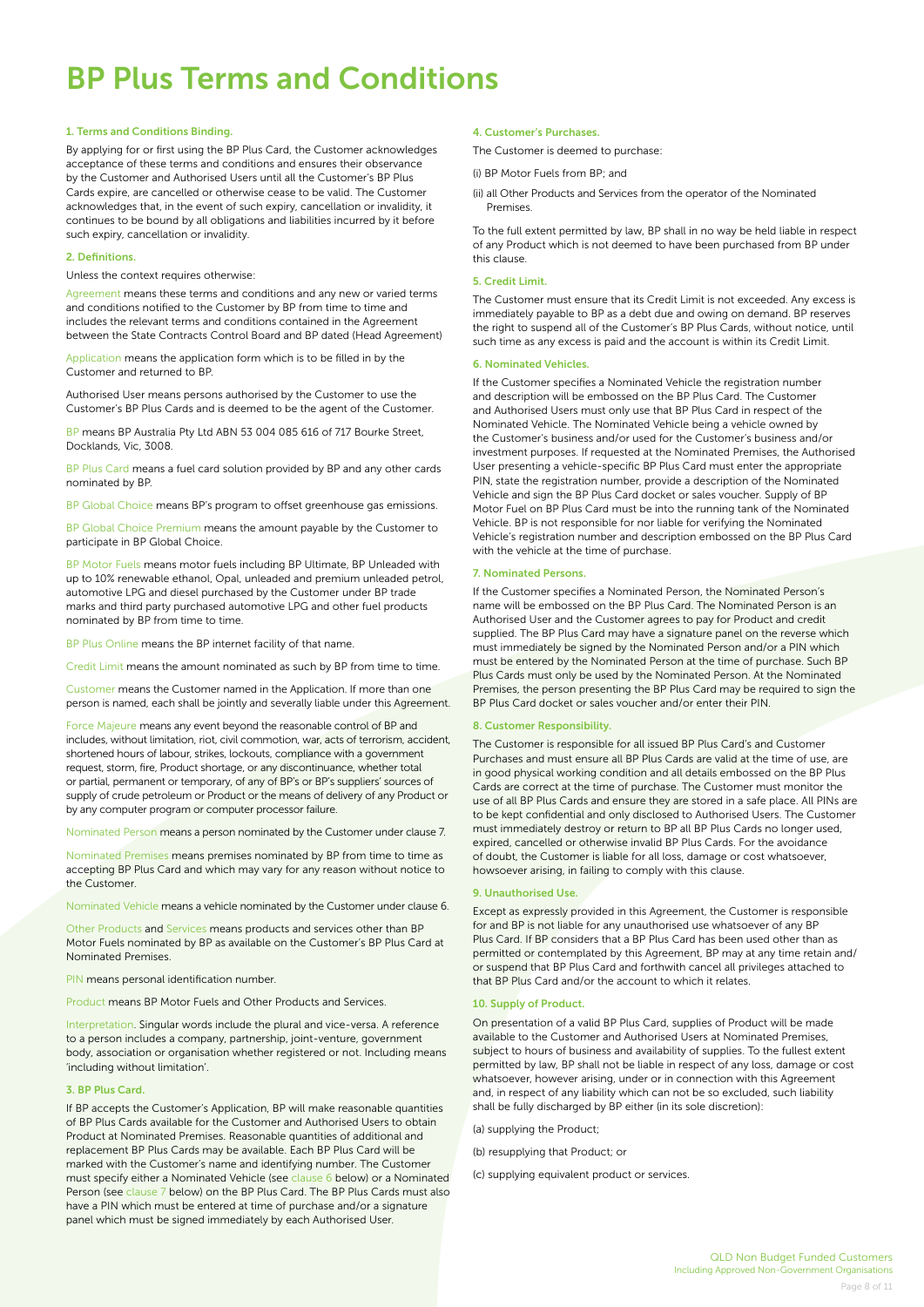# BP Plus Terms and Conditions...continued

This clause can only be varied by a subsequent written agreement signed by BP and the Customer. Without limiting the generality of this clause, if BP is prevented from or delayed in delivering any Product or service, or is otherwise prevented or delayed in performing its obligations under this Agreement by an event of Force Majeure, then BP's obligations are suspended for the duration of the event of Force Majeure. BP will promptly notify the Customer if an event of Force Majeure arises. In no circumstances shall BP be liable for any non-performance of or delay in performing it's obligations under this Agreement if such delay or nonperformance arises out of or is in connection with an event of Force Majeure.

#### 11. Invalid BP Plus Card.

BP may refuse to supply any of the Products in situations where a BP Plus Card produced at the time of purchase is invalid or damaged or an incorrect PIN or different signature is provided or the vehicle does not match the registration number and description embossed on the BP Plus Card.

#### 12. Safety, Health and Environment.

The Customer agrees to use its best endeavours to minimise all material health, safety and environmental risks and to avoid adverse health, safety or environmental incidents whilst on the Nominated Premises. The Customer must ensure compliance by their Authorised Users. If in BP's opinion a Customer and/ or Authorised User fails to comply with such requirements and/or endangers or threatens any site operator, property or operation of the site, BP has the right to refuse supply and/or entry of the offending party on its Nominated Premises.

#### 13. Property and Loss.

All BP Plus Cards remain the property of BP. The Customer must immediately notify BP of any BP Plus Card lost, stolen, no longer required or subject to possible unauthorised use, by BP Plus Online or telephone . BP will take responsibility for unauthorised use once a BP Plus Card has been reported lost, stolen or cancelled. The Customer must immediately destroy or return to BP all BP Plus Cards no longer used, expired, cancelled or otherwise invalid.

#### 14. BP Contacts and Enquiries. The following contacts should be used for:

- notification of lost or stolen BP Plus Cards or unauthorised use;
- queries;
- requests for new or replacement BP Plus Cards; and
- notification of any change in the Customer's contact details, bank account details, ownership, directors or legal identity.

#### BP Plus Online: www.bpplus.com.au/

BP Customer Service Centre (During Melbourne business hours): Phone: 1300 1300 27

Post: GPO Box 5222, Melbourne, VIC 3000

#### 15 -18 not used

19. Default and Termination. BP may immediately terminate this Agreement by notice to the Customer if the Customer

- breaches or is unable to comply with its obligations under this Agreement; the Customer is placed under external
- administration under the Corporations Act 2001 (Cth), becomes bankrupt, or in BP's opinion, is unable to pay its debts; an
- event of Force Majeure continues for 30 days; or in BP's opinion, ownership or control of the Customer changes
- substantially. If this agreement is terminated, the Customer must pay all outstanding amounts to BP within seven (7) days

after receipt of BP's notice. The Customer shall at all times indemnify BP and its employees, agents and contractors against all losses, claims, costs, demands and expenses whatsoever and howsoever arising which BP may sustain or incur as a result of any default by the Customer under this Agreement.

#### 20-21 not used

22. Financial Information. At BP's request from time to time, the Customer must provide to BP information in the form and for the period required by BP in relation to the Customer's financial position including a balance sheet, profit and loss statement and cash flow statement and, where the Customer is a corporation, information in relation to the Customer's officers from whom BP has or seeks guarantees.

#### 23. Miscellaneous.

- BP may add to or vary this Agreement (including pricing and payment provisions) from time to time on 7 days' written notice to the Customer.
- A certificate stating the approximate date upon which the Customer was notified of any variation or amendment to this Agreement or stating the amount owing to BP by the Customer at the date mentioned in a certificate signed by BP or an authorised officer of BP shall be, in the absence of manifest error, conclusive evidence against the Customer of the matter so stated in the certificate.
- No waiver by BP of the Customer's or Authorised User's breach of or failure to comply with this Agreement is to be construed as a general waiver.
- Rights and benefits of the Customer and Authorised Users relating to BP Plus Card are personal and may not be assigned or transferred in any way. Any purported assignment or transfer is null and void.
- BP may charge the Customer any government tax or other charge applied to the Customer's BP Plus Card or its use or the Customer's BP Plus Card account.
- The Customer must give BP written notice of any change in the Customer's contact details, ownership, directors or legal identity within 7 days of the change.
- This Agreement is governed by and interpreted in accordance with the laws of New South Wales. The Customer irrevocably submits to the jurisdiction of the Courts of New South Wales and waives any objection to such venue and any claim that an action has been brought in an inconvenient forum.
- Notification of any matter is deemed not to have been effective until confirmed or acted upon by BP.

#### 24. GST.

If GST is imposed on any supply made under or in accordance with this Agreement, the Customer must pay to BP an amount equal to the GST payable on or for the taxable supply, subject to the Customer receiving (if required by law) a valid tax invoice in respect of the supply. Payment of this amount must be made at the same time as payment for the taxable supply is required to be made in accordance with this Agreement.

#### 25. Communications.

BP can rely and act on any facsimile, e-mail or other online communication it receives from the Customer. If the communication was sent without the authority or consent of the Customer:

- (a) the Customer is bound by the contents of the communication so far as it affects BP; and
- (b) BP will not be liable for any loss, damages, cost or expense incurred by the Customer.

26. If there is any inconsistency between the terms and conditions of this Agreement and the Head Agreement, the terms and conditions of the Head Agreement shall prevail to the extent of the inconsistency.

#### 27. Marketing

By applying for a BP Plus Card, the Customer, the Nominated Persons and the Authorised Users provide their express consent for BP:

(a) to send, by direct email, telephone, email, SMS, push

notifications, or other digital methods, marketing communications for:

- i. news and offers for BP Plus members;
- ii. offers, news, and updates from BP, its related entities, and any programs, services, goods, or other offerings from them;
- iii. offers, news, and updates from third-party commercial partners, and loyalty program partners of BP, and any programs, services, goods, or other offerings from them;
- iv. market research;
- v. administrative and servicing matters;
- vi. trade promotions and other similar competitions; and
- vii. BP-branded products and services.
- (b) to associate and combine data collected from third parties with Your personal information, and using and disclosing that combined personal information to tailor Your experience and content, including third party content, and otherwise in accordance with these terms and conditions.

You can opt out of receiving all or any of the communications listed above:

i. for email communications by clicking the 'unsubscribe' link;

ii. for push notifications via device settings;

iii. for SMS messages, by opting out directly from an SMS; and

iv. for all other communications by contacting us at **aucustcare@bp.com** 

Please note that opting out of any of these communications may impact BP's ability to provide You with all the benefits that would otherwise be available to You.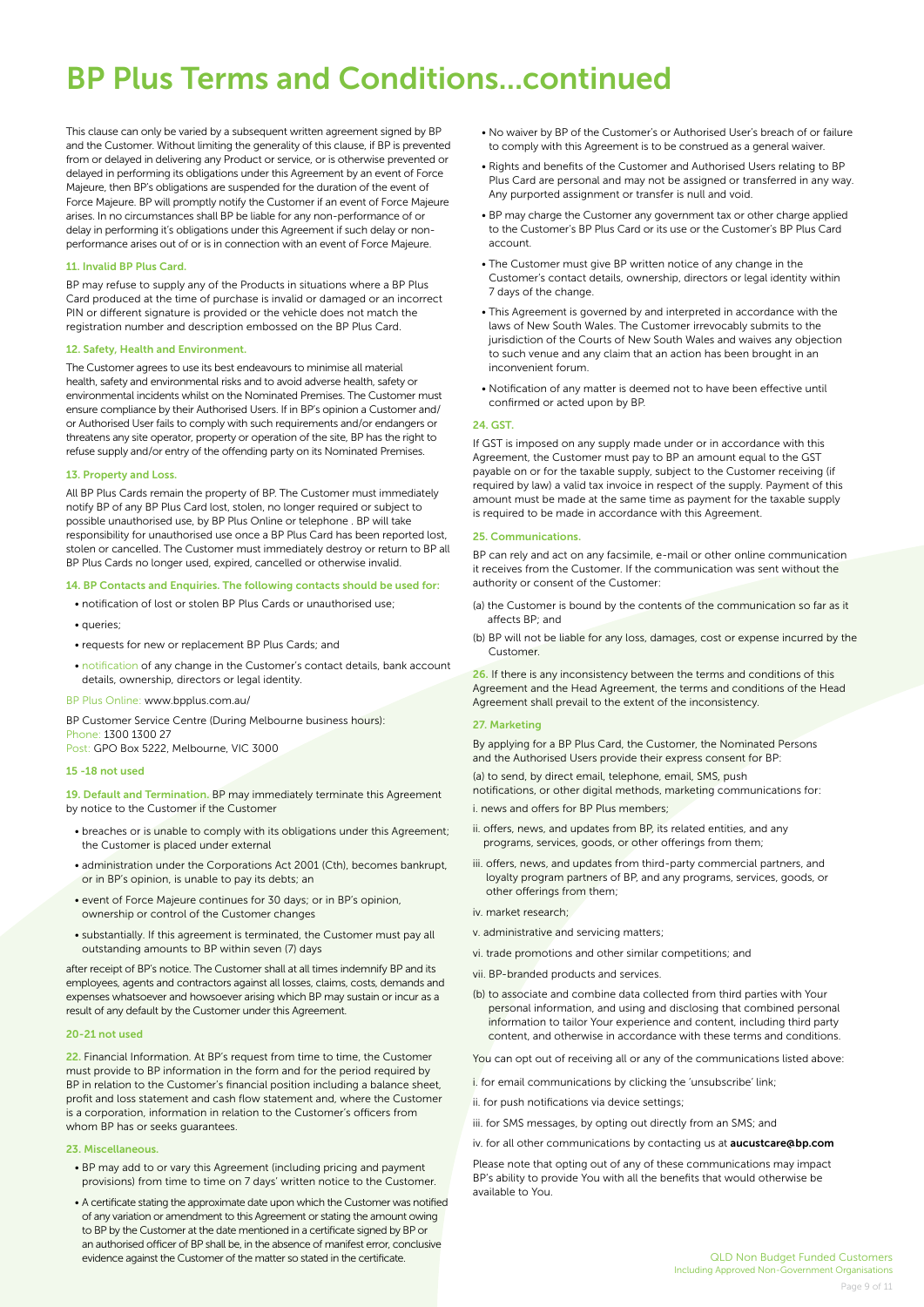# Direct Debit Client Service Agreement

## **Definitions**

Account means the account held at Your Financial Institution from which BP is authorised to arrange for funds to be debited.

Agreement means this Direct Debit Client Service Agreement between you and BP.

Business Day means a day other than a Saturday or a Sunday or a public holiday listed throughout Australia.

Debit Day means the day that payment by you to BP is due.

Debit Payment means a particular transaction where a debit is made.

Direct Debit Request means the Direct Debit Request between BP and you (and includes any Form PD-C approved for use in the transitional period).

BP means BP Australia Pty Ltd ABN 53 004 085 616

Your Financial Institution is the financial institution where you hold the **Account** 

#### 1. Debiting your Account.

(a) By signing a Direct Debit Request, you have authorised BP to arrange for funds to be debited from your Account.

- (b) BP will only arrange for funds to be debited from your Account if we have sent to the address nominated by You in the Direct Debit Request, a billing advice which specifies the amount payable by you to BP and when it is due.
- (c) If the Debit Day falls on a day that is not a Business Day, BP may direct Your Financial Institution to debit your Account on the following Business Day.

#### 2. Changes by BP.

BP may:

(a) vary any details of this Agreement or a Direct Debit Request at any time; or

(b) terminate a Direct Debit Request and arrange with you an alternate payment method, by giving you at least fourteen (14) days' written notice.

#### 3. Changes by you.

(a) Subject to 3.2, you may change the arrangements under a Direct Debit Request by contacting BP on 1300 1300 27.

(b) If you wish to:

(i) stop or defer a Debit Payment;

(ii) cancel your authority for BP to debit your account; or

(iii) request a change to the amount and/or frequency of funds being debited from your Account, you must notify BP in writing at least fourteen (14) days before the next Debit Day. BP may agree or disagree and will respond prior to the next Debit Day.

#### 4. Your obligations.

(a) It is your responsibility to:

- (i) ensure that there are sufficient clear funds available in your Account to allow a Debit Payment to be made on the Debit Day in accordance with the Direct Debit Request;
- (ii) ensure that the authorisation given to draw on your Account is identical to the account signing instruction held by Your Financial Institution;
- (iii) advise BP if your Account is transferred or closed; and
- (iv) arrange a suitable alternate payment method if the drawing arrangements are cancelled either by you or Your Financial Institution.

4.2 If there are insufficient clear funds in your Account to meet a Debit Payment or the Direct Debit Request fails to meet the requirements of Your Financial Institution:

(a) you may be - charged a fee and/or interest by your Financial Institution;

(b) you may also incur fees or charges imposed or incurred by BP; and

(c) you must arrange for the Debit Payment to be made by another method or arrange for sufficient clear funds to be in your Account by an agreed time so that BP can process the Debit Payment.

4.3 You should check your Account statement to verify that the amounts debited from Your Account are correct.

4.4 If any GST is imposed on a supply made under this agreement, then you agree to pay an amount equal to the GST payable on or for the supply.

4.5 You agree to indemnify BP and to keep BP indemnified against all claims, demands, actions, suits and proceedings whatsoever against BP or any of its employees, contractors or agents arising out of or in connection with your instruction in the Direct Debit Request.

#### 5. Confidentiality.

5.1 BP will keep any information (including your Account details) in your Direct Debit Request confidential.

5.2 BP will only disclose information that we have about you:

(a) to the extent specifically required by law; or

(b) for the purposes of this Agreement (including disclosing information in connection with any query or dispute referred to in clause 6).

#### 6. Dispute.

6.1 If you believe that there has been an error in debiting your Account, you should notify BP directly on 1300 1300 27 and confirm that notice in writing with BP as soon as possible so that BP can resolve your query more quickly.

6.2 If BP concludes as a result of our investigations that your Account has been incorrectly debited we will respond to your query by arranging for Your Financial Institution to adjust your Account (including interest and charges) accordingly. BP will also notify you in writing of the amount by which your Account has been adjusted.

6.3 If BP concludes as a result of our investigations that your Account had not been incorrectly debited we will respond to your query by providing you with reasons and any evidence for this finding.

6.4 If we cannot resolve the matter you can still refer it to Your Financial Institution which may lodge a claim on your behalf.

#### 7. Notice.

7.1 If you wish to notify BP in writing about anything relating to this Agreement, you should write or send a facsimile to :

Address: Sales Management Team BP Customer Service Centre GPO Box 5222 MELBOURNE VIC 3001

Fax: (03) 9669 5133

7.2 Any notice will be deemed to have been received:

(a) if sent by mail, five days after it is posted;

(b) if personally delivered, when delivered;

(c) if sent by facsimile transmission, when dispatched provided the machine of the sending party has produced a printed record of transmission.

8. This Agreement will be governed by and construed in accordance with the laws of the State of Victoria, Australia and the parties unconditionally and irrevocably submit to the non-exclusive jurisdiction of the courts of that State.